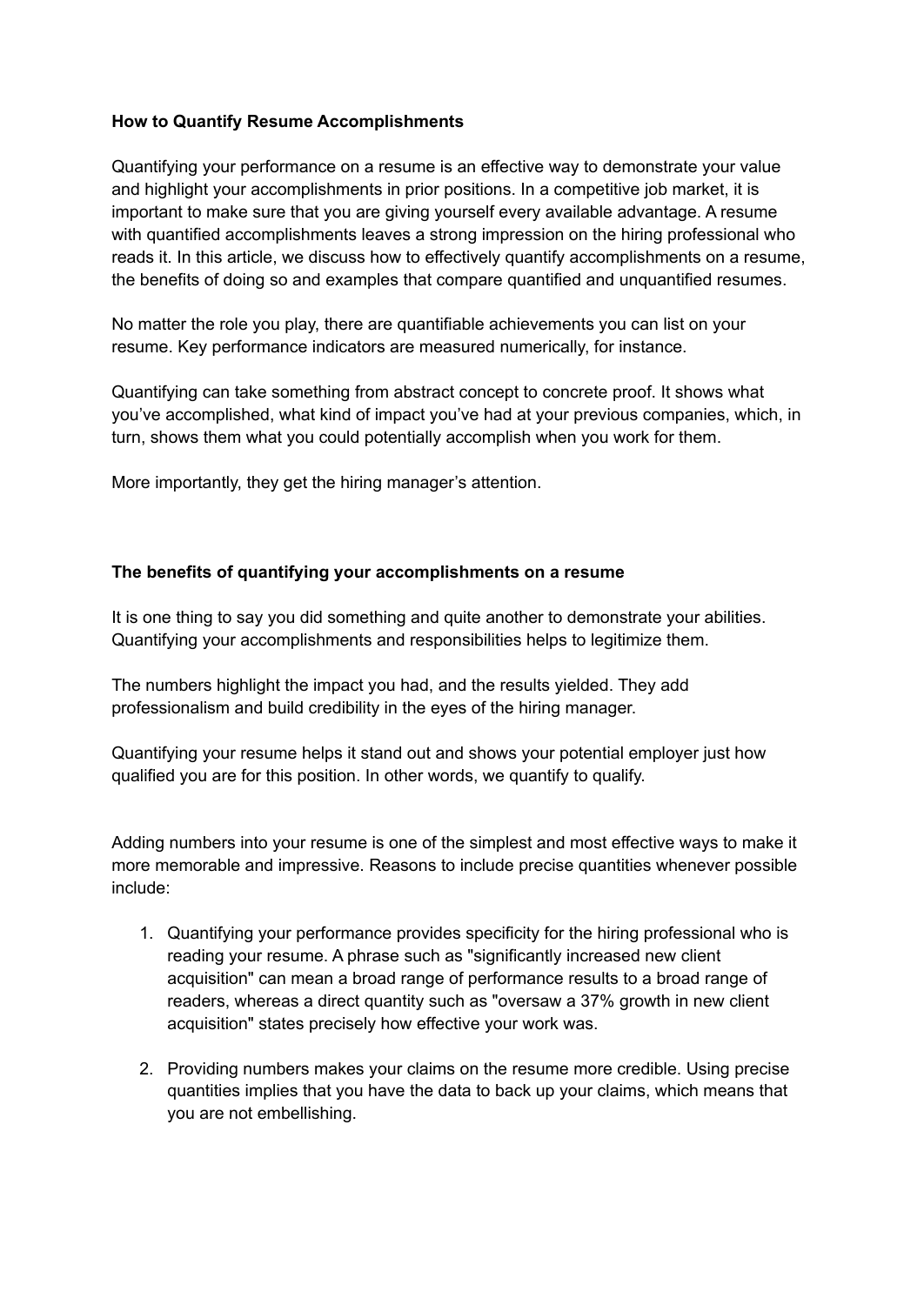- 3. Using quantities on your resume demonstrates that you are results-oriented. Rather than focusing on abstract concepts, presenting the bottom-line results of your prior experience allows those results to represent your priorities and performance.
- 4. Numbers help your resume to stick in the mind of the hiring professional. Often for competitive positions, there will be several rounds of assessment in which the field of potential hires is narrowed down. Specific quantities separate your resume from comparable applicants', improving your chances of being moved on to the next phase of the hiring process.

## **How to quantify accomplishments on a resume**

When you quantify your resume, you should make sure that you use numbers as effectively as possible by following these steps:

1. Track your work

The more data you have on your performance at prior jobs, the better situated you will be to identify the metrics that present you in as favorable a light as possible. While it is possible to organize your data after the fact when you are searching for new work, the best way to prepare yourself is to keep your performance data updated as you go.

Make a habit of tracking some of the most important metrics of your job performance. Not only does this make it so that you do not have to spend valuable job search time compiling all of your old data, but it also helps you perform better by allowing you to see where you are excelling and where your performance could be improved. It's an effective way to determine if any changes you have implemented are having the desired results.

#### 2. Gather your data

If you haven't kept records of your performance data prior to starting work on your resume for a job search or promotion application, that doesn't mean you can't still use quantities to improve your resume.

If you find that you have a lack of usable data and need to gather all of your data during the job search, you may need to prioritize which metrics you devote time to compiling data on. Think about both the areas that will be most applicable to the position you are applying for and the metrics where you performed the best and start by compiling the information you need to quantify them, then proceed to other areas as time permits.

#### 3. Make use of ranges

While specificity is valuable on a resume, sometimes you won't always have access to precise numbers. Whether the lack of precision is because you do not have the data you need to give an exact number or because there was variance in the underlying data, a range is an effective way to communicate the data without being overly specific. For example, a personal trainer may describe their work at a prior gym by saying they served 15 to 20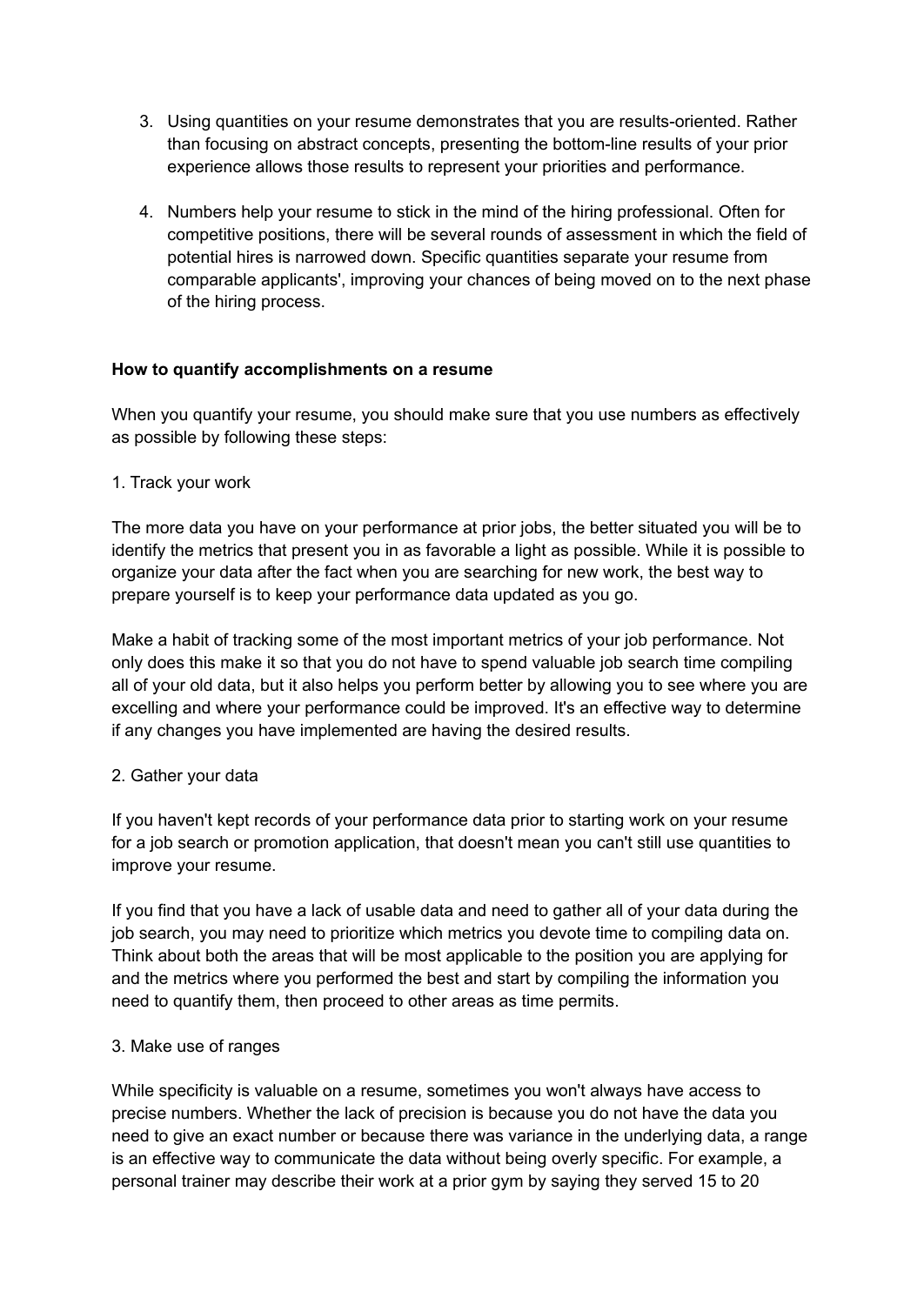clients every week in order to give an impression of their client load while acknowledging it could vary from week to week.

#### 4. Focus on key metrics

Providing numbers helps to make your claims less ambiguous, but they are most effective when used to focus on key metrics that appeal to hiring professionals, such as:

Money: Financial numbers are essential for any successful company, and that means they are always a valuable addition on your resume. If you can demonstrate improved financial performance, such as citing an increase in sales or net profits, you should do so by including the specific dollar amount you have generated.People: Depending on the position you are applying for, you can quantify everything from the number of clients you had to the size of the staff working under you.Time: Experience is highly valued in the professional world, so you should always use specific numbers when possible to demonstrate the length of your professional experience.Rankings: Many industries make use of ranks, and you should include them in your resume if possible. For example, a search engine optimization professional could include that they helped improve a client from the fourth page of search results to the top-ranking position for targeted keywords.

#### 5. Double-check your work

When including quantities on your resume, double-check that they are correct before you send your resume out to employers. It's important to present the most accurate information possible to remain honest during the hiring process.

#### HOW TO QUANTIFY YOUR RESUME BULLET POINTS

There is a relatively simple formula you can use:

Action word + number = quantified achievements

We know from #4 above that there is a little more to it than this; you need to provide context for your numbers. But, this formula describes what you'll be doing in the simplest of terms.

If you followed the steps above, you've focused your attention on your measurable accomplishments. These are accomplishments that are easy to attach a number to.

Measurable accomplishments include:

Revenue generation

Lead generation

Sales growth

Closed sales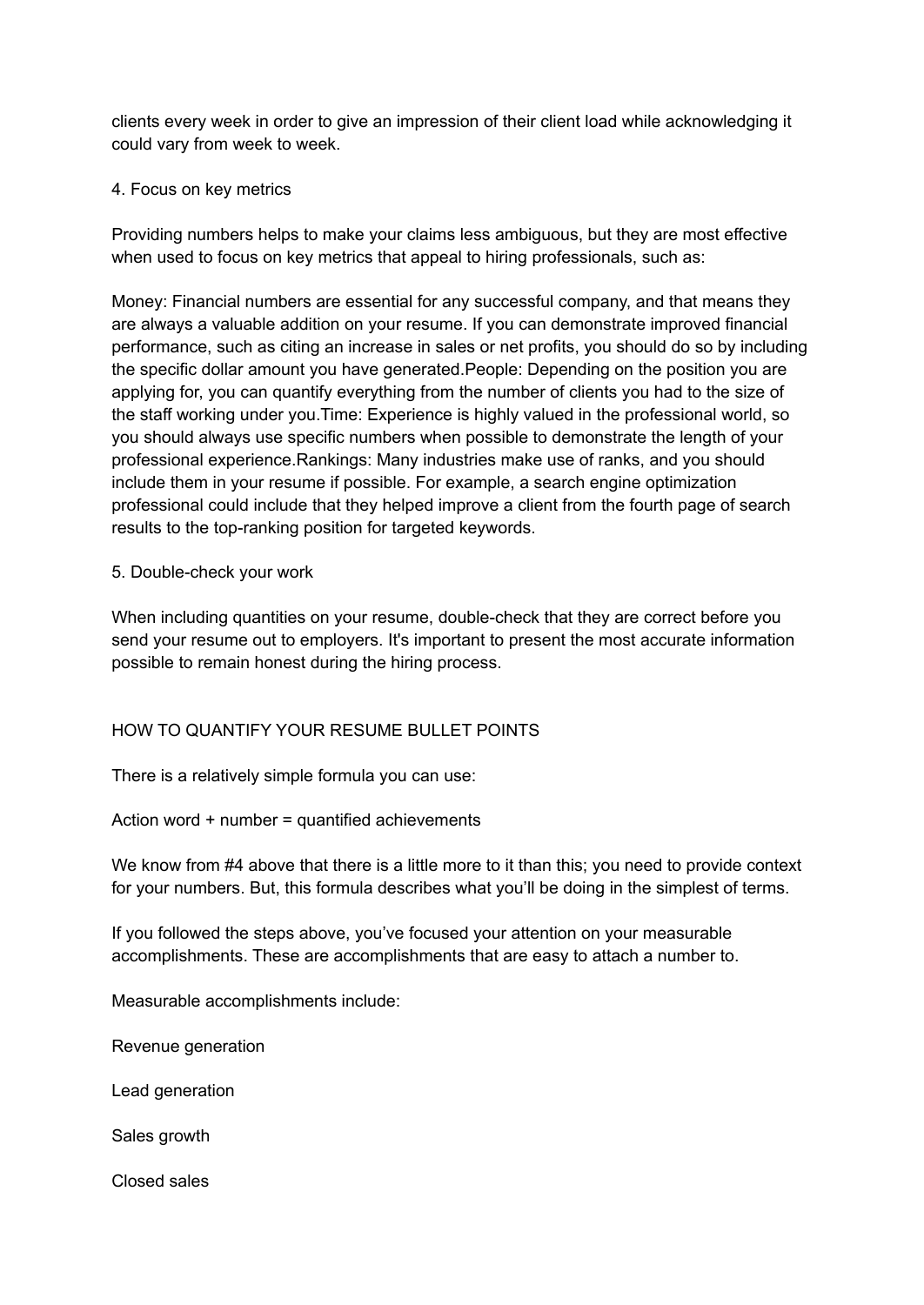**Efficiency** 

**Publications** 

**Conversions** 

Contracts won

Turnover rate

Order value

Customer acquisition

Customer satisfaction

Customer retention

Expenses

**Tickets** 

Hold time

& many more

#### **Types of numbers to use in your bullet points**

So what types of numbers should you mention in your resume bullet points? When writing your resume, you should always choose the numbers that are most appropriate and relevant to your industry, whether it's the amount of revenue you generated, the costs you reduced, or the processes you streamlined for greater efficiency.

For starters, let's outline two of the most common metrics that may apply to a variety of different industries.

#### **● Revenue, profit, or sales generated**

Ultimately, any recruiter who is considering hiring you wants to know: can you add to their bottom line? Are you going to be a profitable addition to their company? Showing how you've generated revenue, boosted sales, cut costs, or increased profit for past employers can make you a very desirable candidate for a job.

Of course, this metric works best with sales and business positions that directly generate revenue -- not all jobs lend themselves to being quantified in this way. But if you can measure your impact in the number of dollars you've brought in, don't be shy about saying so.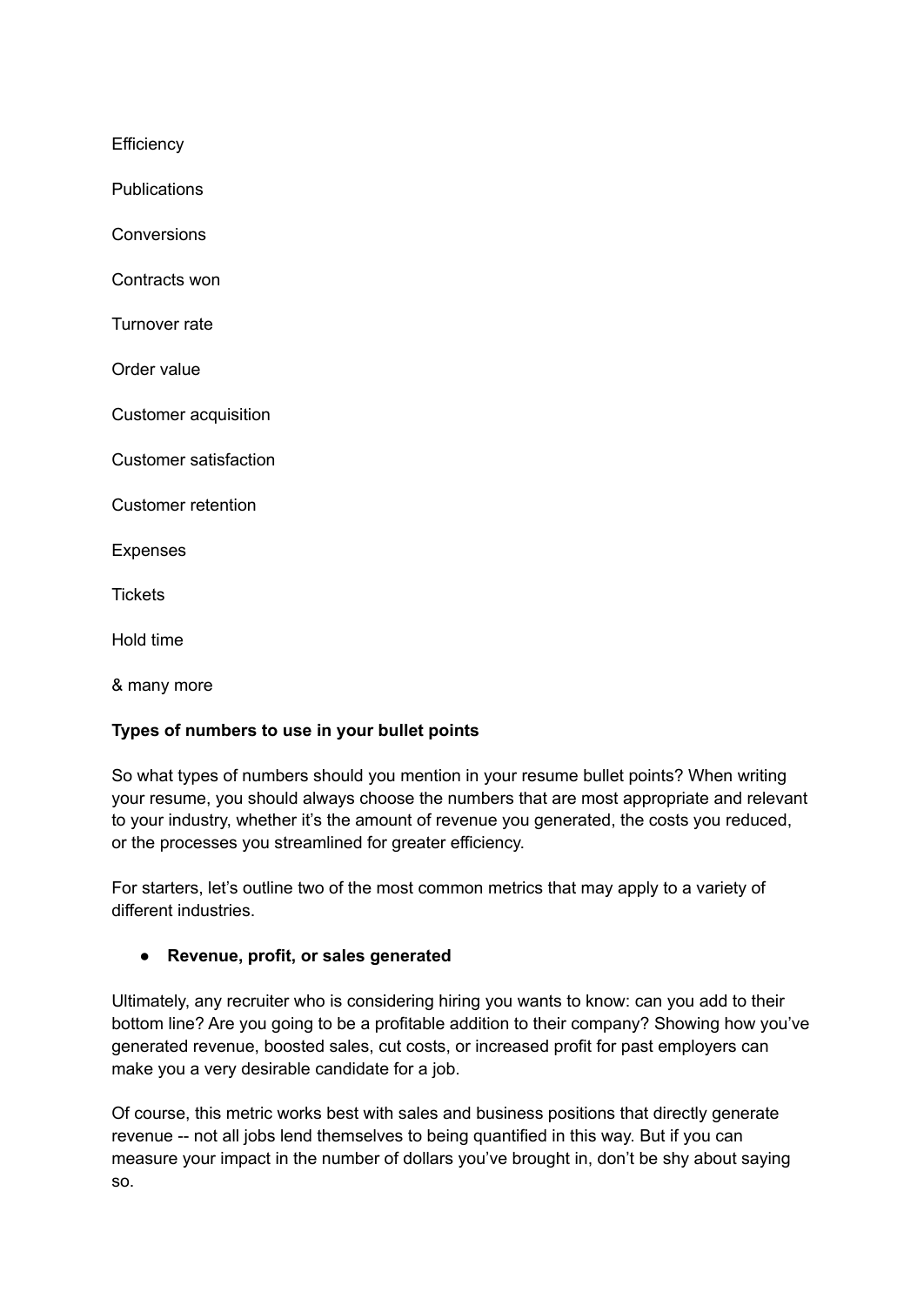Example bullet points:

- Designed and executed company-wide digital marketing strategy that drove \$500,000 in product sales
- Organized a series of community fundraising events with 250+ attendees; generated \$100,000 in donations

# **● Increased (or reduced) x by y%**

You can use this versatile metric for any job where you've made a difference. If you've been in a marketing or similar role, you could discuss how you grew your brand's readership or audience size. Or, in a customer service job, you could talk about how you achieved a reduction in customer complaints or negative online reviews. If you don't know the exact percentage of the change you achieved, it's okay to provide your best estimate.

You can also give examples of where you've improved processes or working conditions. Increasing productivity, employee satisfaction, and other aspects of the workplace can be very impactful for companies, so they're valid metrics to call out in your resume.

Example bullet points:

- Led intensive customer service trainings for all sales staff, creating a 65% reduction in customer complaints
- Provided individualized coaching and feedback for employees on a quarterly basis, leading to a 25% increase in workplace satisfaction

Depending on what line of work you're in, there might be many other metrics you could use to quantify your achievements. Other possible metrics could include:

- **Number of projects** completed
- Number of employees onboarded
- Number of training facilitated
- Amount of time saved

#### **What should I do if I don't have access to numbers from my previous jobs?**

When you're quantifying your achievements, you may not always know the exact number of dollars you brought in or the percentage of growth you created. If that's the case, don't panic -- all you need to do is provide your best guess.

For example, if you upgraded some machinery and made your company's operations more efficient, you could estimate how many hours of labor those new machines saved per week. To take it a step further, you could multiply these weekly labor hours by the average hourly employee pay to give a rough idea of how much money the machines saved.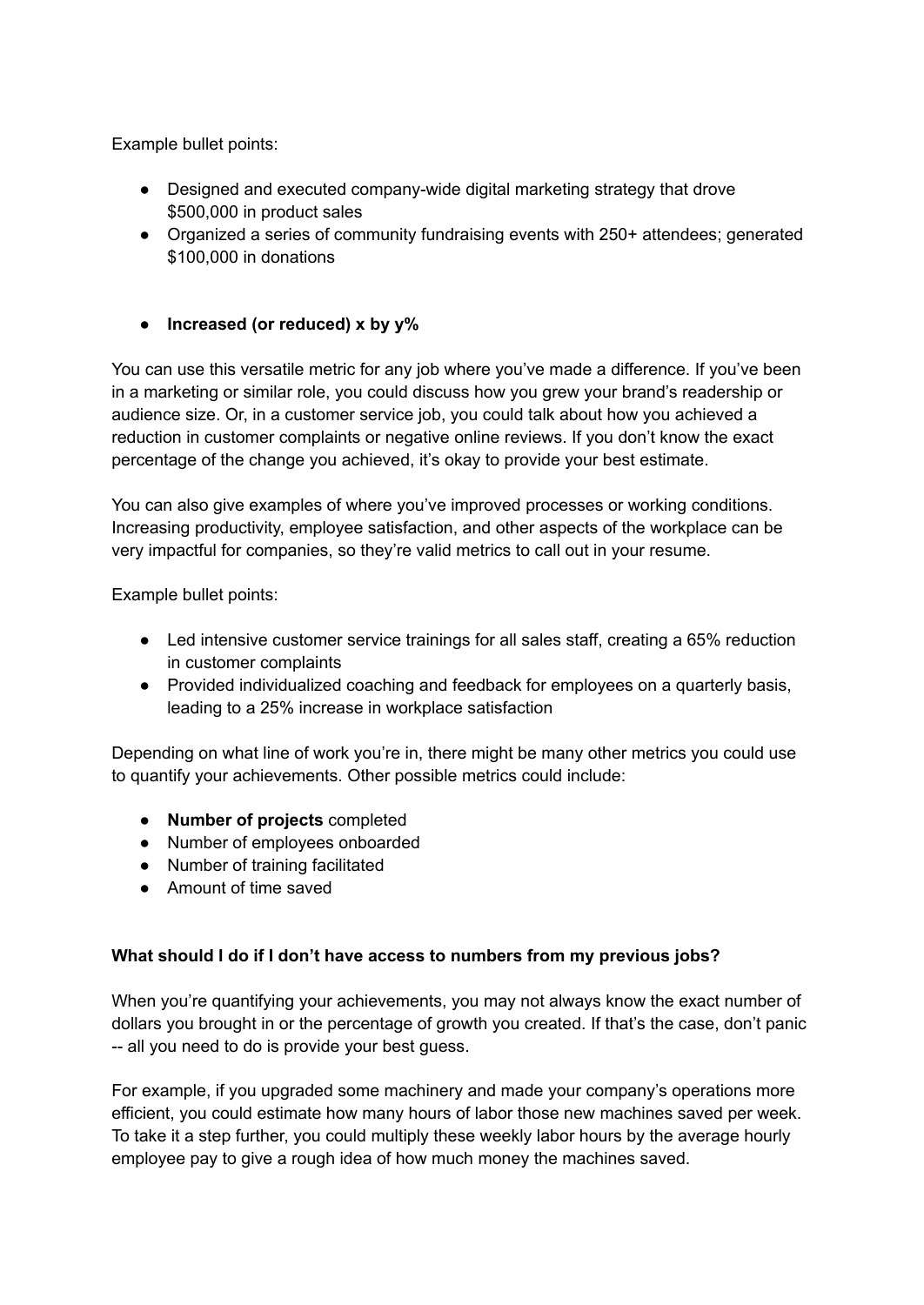In certain jobs, such as those where you help coach, mentor, and guide other people, it may be challenging to think of tangible, measurable achievements to list on your resume. In these cases, you could focus on metrics such as the number of clients you've served or new team members you've hired.

## **How to strengthen existing resume bullet points with metrics**

By now, hopefully you're starting to see what a powerful tool these quantified bullet points can be. They convey confidence and send a strong message to hiring managers about your ability to excel in a job.

But let's say that you already have a resume that's riddled with unquantified bullet points. Not to worry -- you don't have to scrap the whole document and start fresh! Instead, you can rework each point, filling in more detail and adding those specific numbers to illustrate what you achieved.

Let's look at a few "before and after" examples that will show you how to convert weaker, non-quantified bullet points into stronger, quantified ones. The weaker examples are vague and nonspecific, while the stronger ones are much clearer and more detailed.



## **More examples of quantifying your resume, handpicked by recruiters**

Examples are always helpful, so here's a collection of resume bullet points that are correctly quantified and handpicked from successful resumes.

- Analyzed data from 25000 monthly active users and used outputs to guide marketing and product strategies; increased average app engagement time by 2x, decrease drop off rate by 30%, and increased shares on social media by 3x over 6 months
- Spearheaded retail distribution expansion into 8 new territories and markets in South Brazil; resulted in 85% sales growth and the fastest growing sales location in South America in 2015